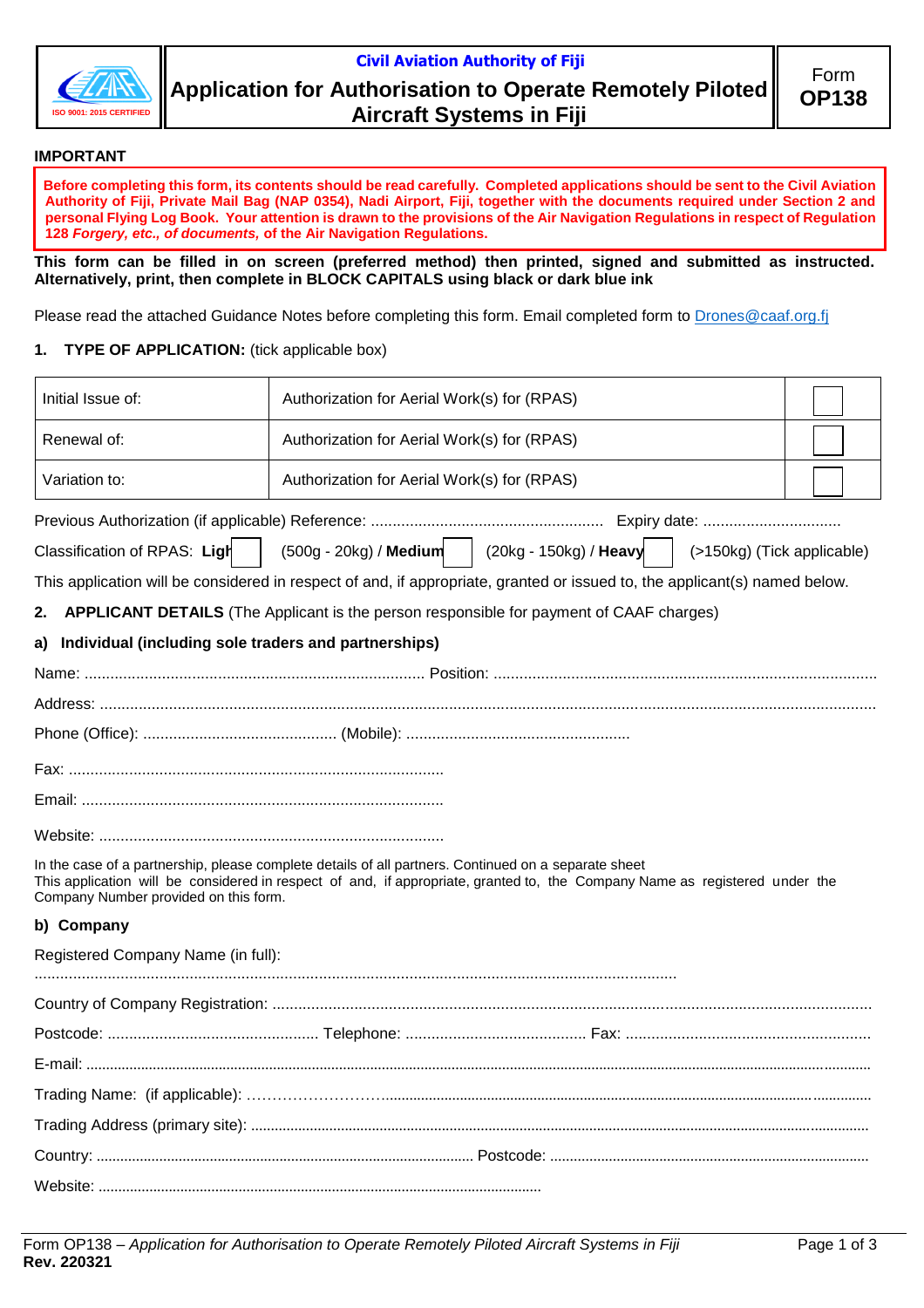# **AUTHORISED REPRESENTATIVE OF COMPANY**

This application is to be signed by either a Director or Company Secretary or a person authorised by the Board to act on behalf of the Company.

If you are not a Director or Company Secretary and have been authorised to sign the application form on behalf of the Company, proof of that authority must be provided with the completed application form.

## 3. ADDRESS FOR CORRESPONDENCE (if different from above)

Postal Address (if different from above):

# 4. RPAS REMOTE PILOT(S)

| 5. RPAS                       | <b>First RPAS</b> | <b>Second RPAS</b> |
|-------------------------------|-------------------|--------------------|
| Name:                         |                   |                    |
| Manufacturer:                 |                   |                    |
| Type:                         |                   |                    |
| Registration / Serial Number: |                   |                    |
| Wing / Rotor span (m)         |                   |                    |
|                               |                   |                    |
| Length (m)                    |                   |                    |
| Mass (kg)                     |                   |                    |
|                               |                   |                    |
| Number of Engines             |                   |                    |
| Engine Type                   |                   |                    |
| Piston                        |                   |                    |
| <b>Turbine</b>                |                   |                    |
| Electric                      |                   |                    |